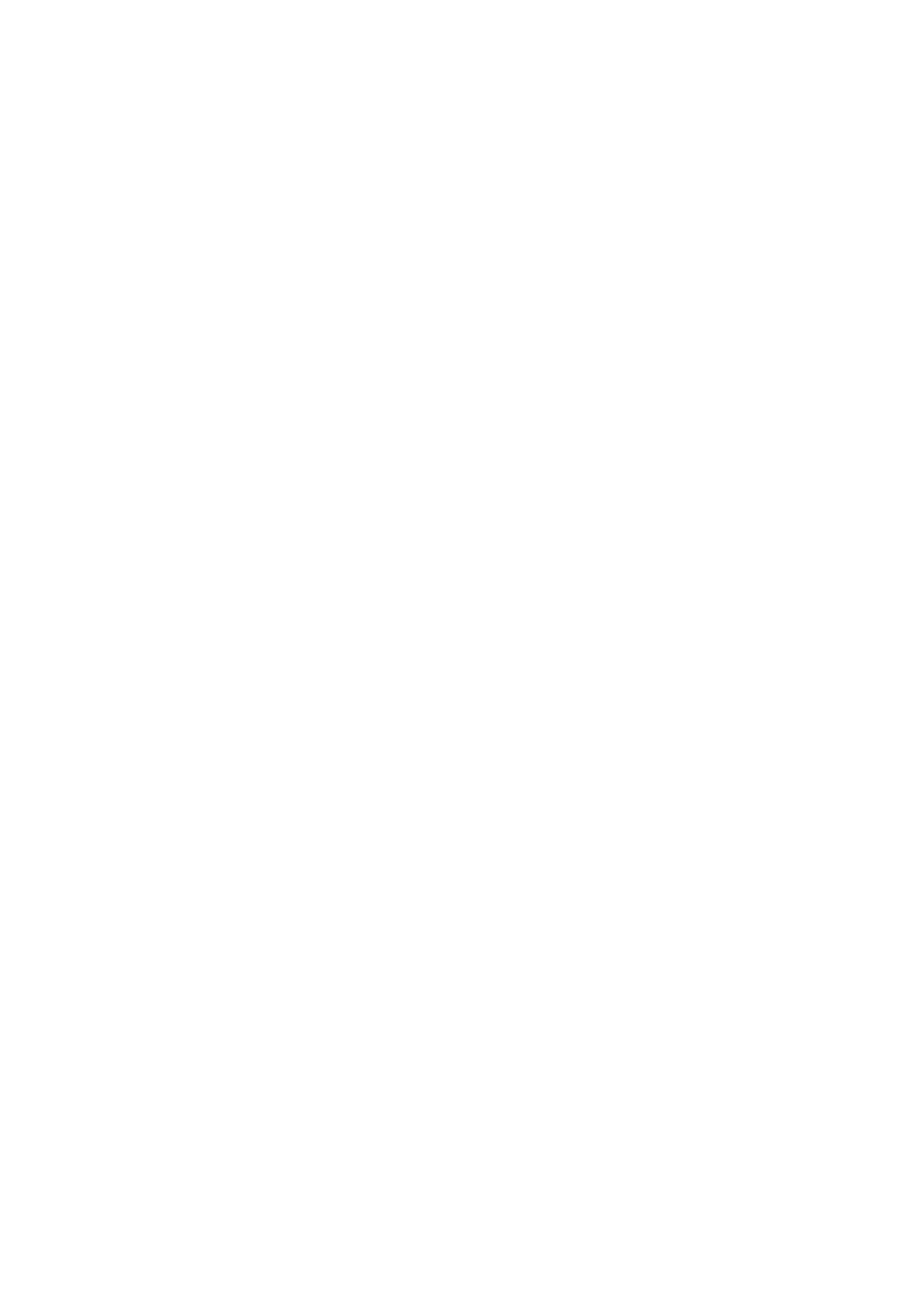

### **Table of Contents**

| $2^{\circ}$    |  |
|----------------|--|
| $\overline{3}$ |  |
| $\overline{4}$ |  |
| 5              |  |
| 6              |  |
|                |  |
| 7 <sup>7</sup> |  |
| 8              |  |
| $\overline{9}$ |  |
|                |  |
|                |  |
|                |  |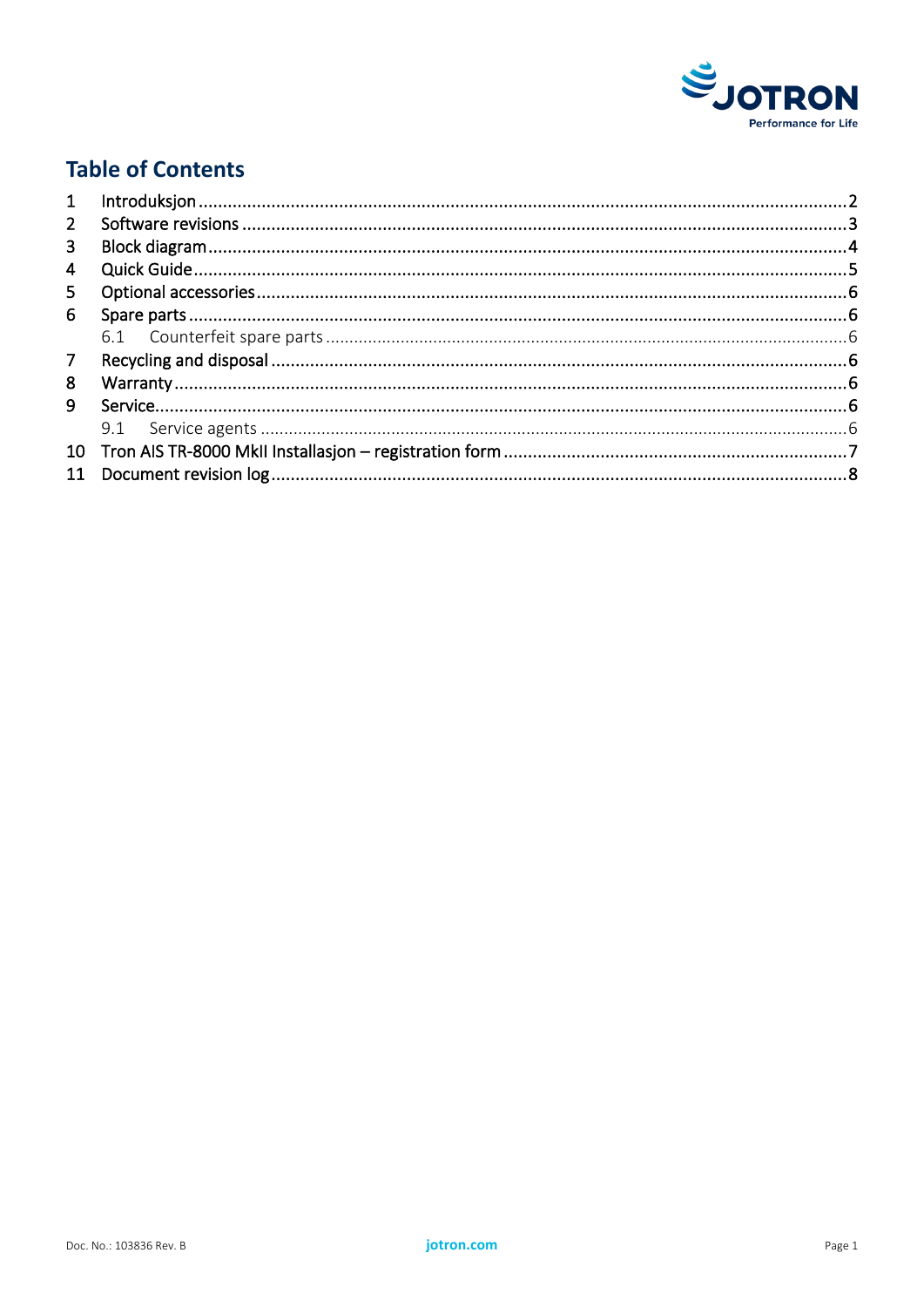

## <span id="page-3-0"></span>**1 Introduksjon**

Thank you for purchasing this Jotron AIS Class A transceiver.

The Jotron TR-8000 MkII has been developed to offer you the highest level of performance and durability and we hope that it will provide many years of reliable service. This product has been designed to meet the highest possible quality standards and should you encounter any problems with this product, please contact your local dealer who will be pleased to offer any assistance.

Jotron Tron AIS TR-8000 MkII consists of two separate units interconnected by Ethernet. The Transponder Unit is the main unit, handling the basic AIS functionality, including sensors and RF functions, while the Display Unit is used for setup and display of the AIS data.



This leaflet is a "Quick guide" with references to the two manuals:

- Tron AIS TR-8000 MkII Operators and Installation Manual
- Tron AIS TR-8000 Technical Manual

These manuals are available for download at: www.jotron.com/product-category/gmdss-ais-lights/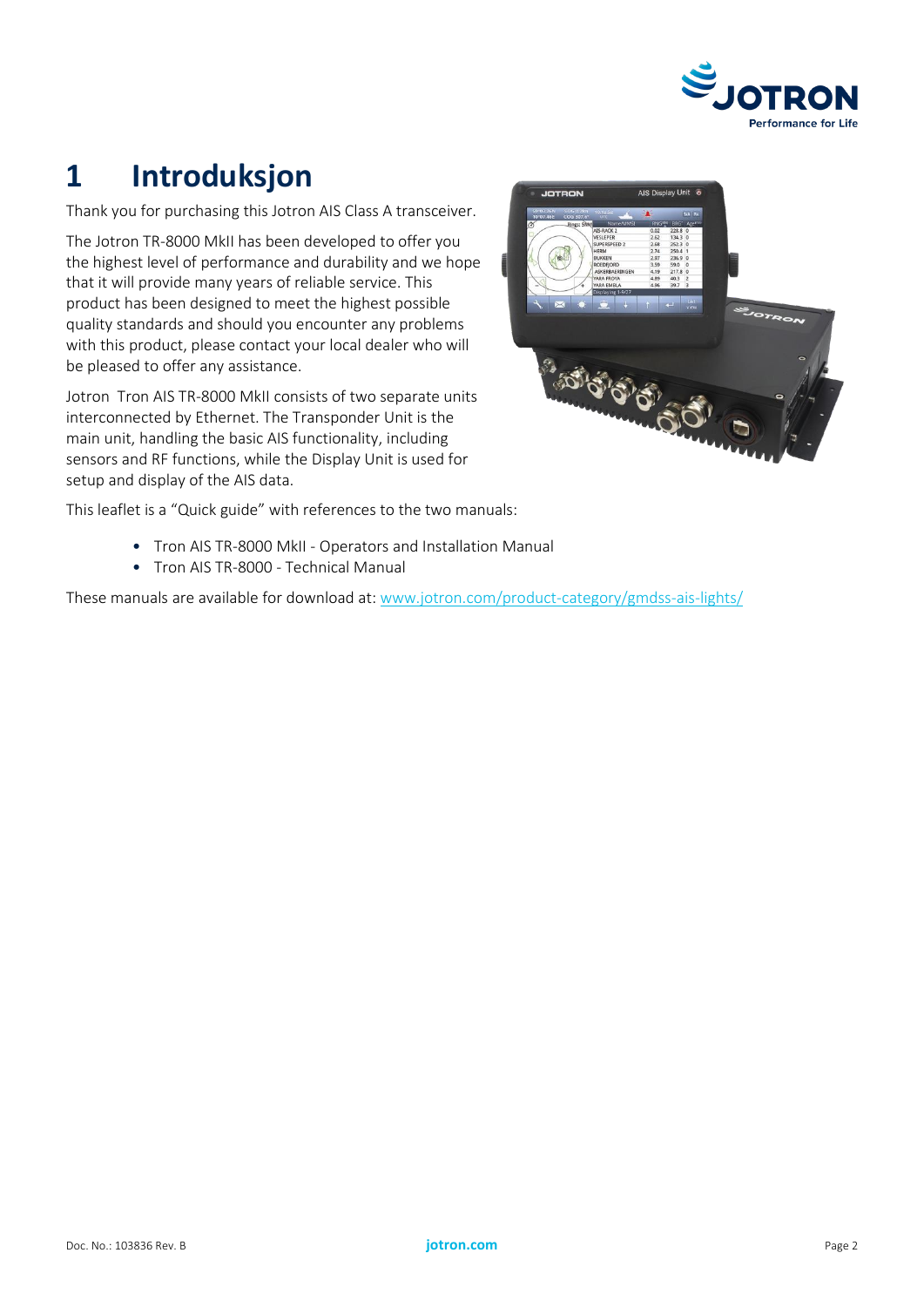

## <span id="page-4-0"></span>**2 Software Revisions**

The TR-8000 is delivered with software version according to table below which is filled in by Jotron, our Distributor, Dealer, or Installation company. When software update is done according to instructions in Jotron TB 01-2012 (Technical Bulletin), an additional line of information shall be filled in to reflect the latest change. There will be no need for retraining after SW upgrade is performed.

The sub menu that shows software versions can be found selecting:

|          | Configuration | TR 8000 Secondary Display<br>59°22.67N<br>10°23.60E | SOG <sub>0.4kn</sub><br>COG 299.9°                                                                       | $\frac{1}{2} \left( \frac{1}{2} \right) \left( \frac{1}{2} \right) \left( \frac{1}{2} \right) \left( \frac{1}{2} \right) \left( \frac{1}{2} \right) \left( \frac{1}{2} \right) \left( \frac{1}{2} \right) \left( \frac{1}{2} \right) \left( \frac{1}{2} \right) \left( \frac{1}{2} \right) \left( \frac{1}{2} \right) \left( \frac{1}{2} \right) \left( \frac{1}{2} \right) \left( \frac{1}{2} \right) \left( \frac{1}{2} \right) \left( \frac{1}{2} \right) \left( \frac$<br>UTC: |                                                                                                                                  | TxA Rx |
|----------|---------------|-----------------------------------------------------|----------------------------------------------------------------------------------------------------------|------------------------------------------------------------------------------------------------------------------------------------------------------------------------------------------------------------------------------------------------------------------------------------------------------------------------------------------------------------------------------------------------------------------------------------------------------------------------------------|----------------------------------------------------------------------------------------------------------------------------------|--------|
|          |               | <b>JOTRON</b>                                       |                                                                                                          | <b>System</b>                                                                                                                                                                                                                                                                                                                                                                                                                                                                      | Tron AIS TR-8000 Series                                                                                                          |        |
| Advanced |               | Serial number:                                      | Transponder unit<br>151<br>Software version 01.00.06<br>Additional SW info: None<br>Hardware revision: A |                                                                                                                                                                                                                                                                                                                                                                                                                                                                                    | Display unit<br>Serial number.<br>$\Omega$<br>Software version: 01.01.01<br>Additional SW info: 4-gf716f3c<br>Hardware revision: |        |
| System   |               |                                                     |                                                                                                          | Change passwords                                                                                                                                                                                                                                                                                                                                                                                                                                                                   | Update firmware                                                                                                                  |        |

| Transponder<br>unit | <b>Display</b><br>unit | Bv      | Date | Change                                                              |
|---------------------|------------------------|---------|------|---------------------------------------------------------------------|
| 01.02.xx            | $01.02$ .xx            | Jotron. |      | IFC-61992-2 ed 3<br>02.07.2021 IFC 62923-1:2018<br>IFC 62923-2:2018 |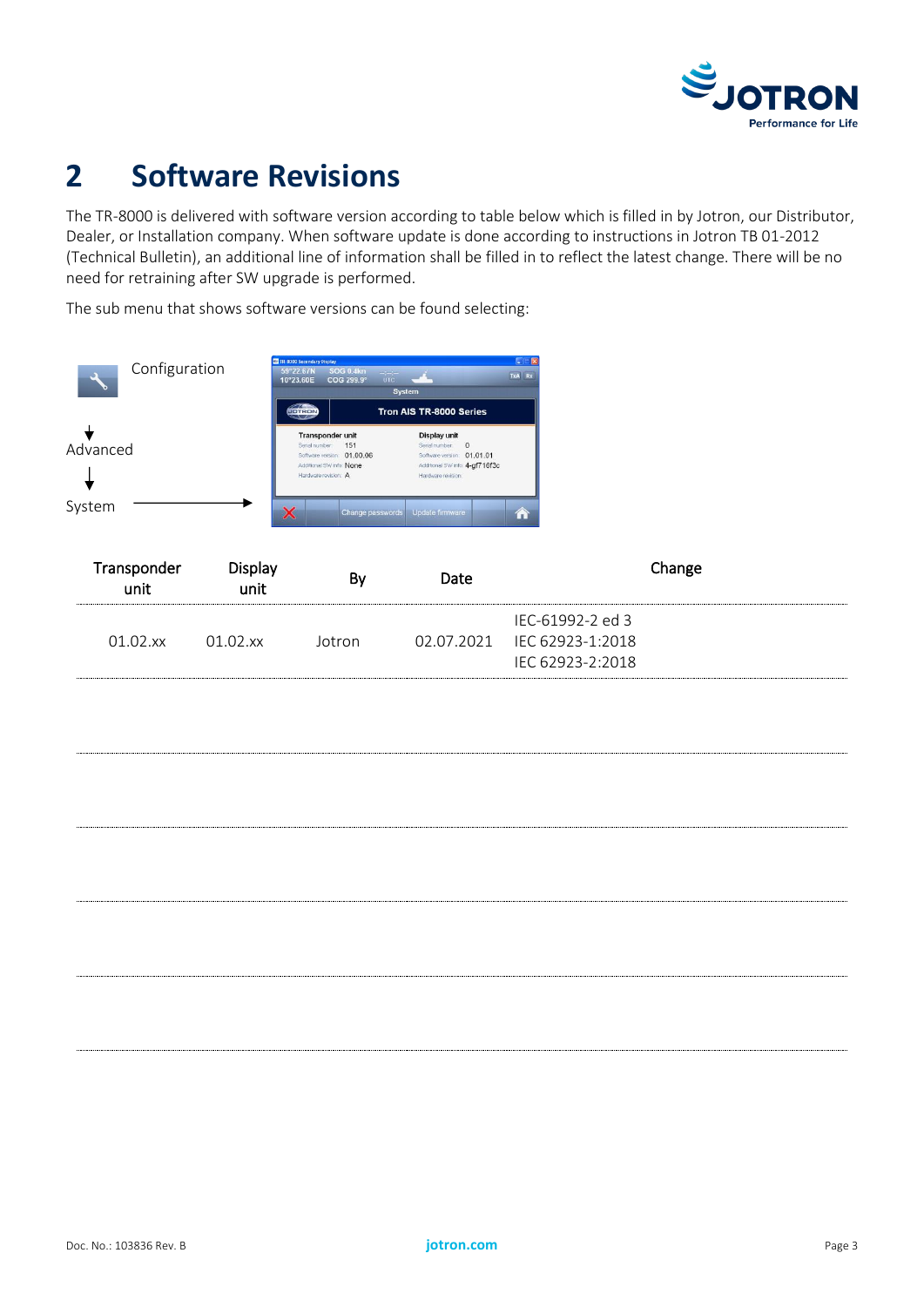

## <span id="page-5-0"></span>**3 Block Diagram**



A typical connection of Dual Display set-up.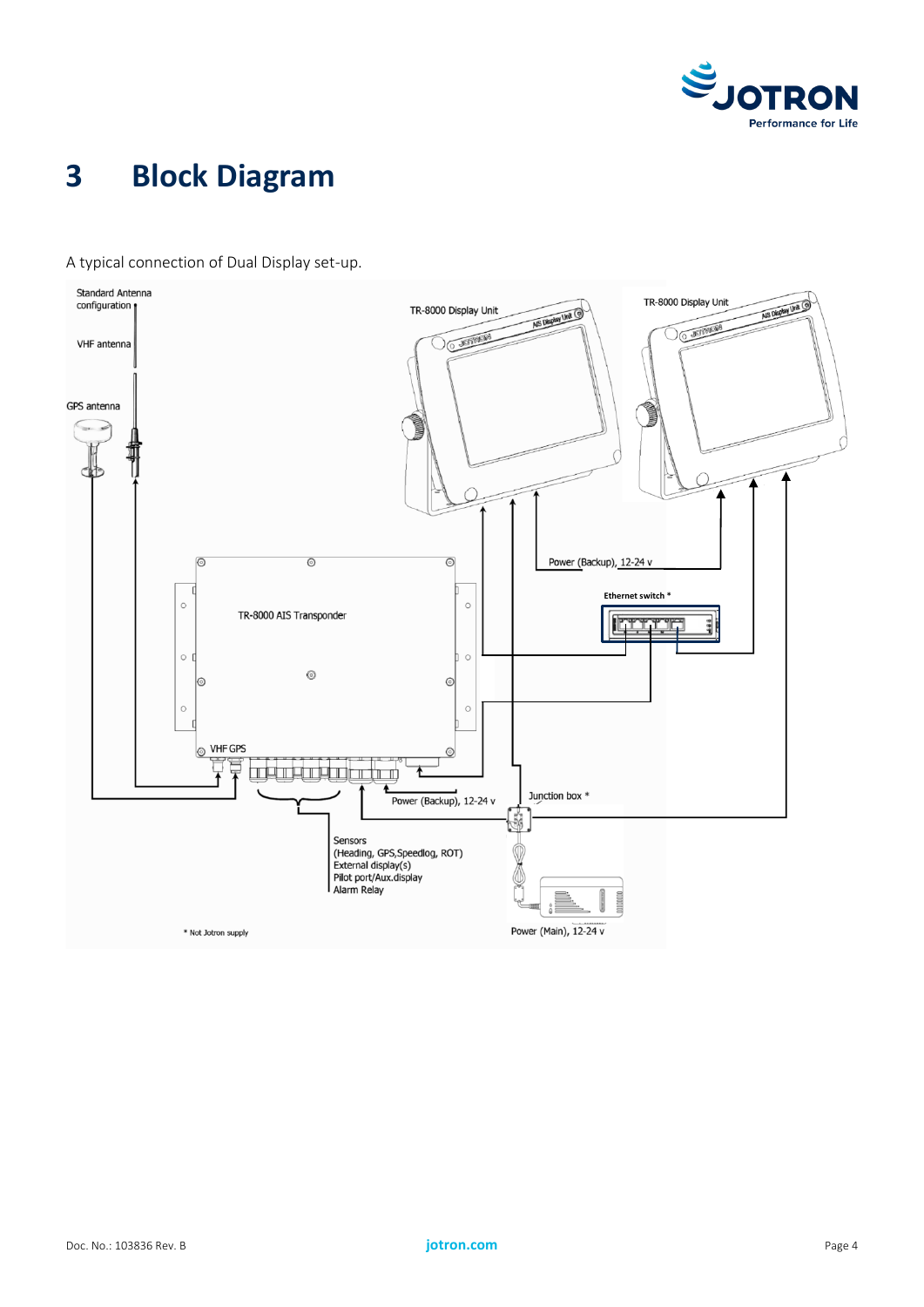

## <span id="page-6-0"></span>**4 Quick Guide**

Reference to the main manual: "Tron AIS TR-8000 MkII - Operator and installation manual"

- 1. Connect :
	- Antennas (Ch. 8.1.3)
	- Display cable between Display and Transponder ( Ch. 8.3)
	- Power to both units (Ch. 8.3, 8.3.2 & 8.3.3.2)
	- Sensors (Ch. 8.3.2.4)
	- External display (Ch.8.3.2.5)
	- Pilot Port [Option] (Ch. 8.3.2.6, 8.3.3.3 & 10.6.1.4)
	- Alarm (Ch. 8.3.2.7)
- 2. Fill in Own Ship information (Ch. 10.1)
	- Ship Name
	- IMO number
	- $\bullet$  MMSI $-$ "-
	- Call Sign
	- GPS antenna positions (Internal & external)
	- Type of Vessel

### 3. Check GPS and position:

- internal GPS signal strength (ref Ch.10.6.4)
- Transmitted data: ( Ref Ch.10.6.8)
- 4. Configure External Display Interface( Ch. 10.6.1.2)
	- RS422 (always enabled)
	- Ethernet
- 5. Configure Pilot port interface[option]( Ch. 10.6.1.4)
	- Display or Transponder

### 6. Check External Sensor communication

- Indicators (Ch. 10.5) shows Sensors detected
- Port Monitor (Ch. 10.6.1.8) shows RAW data from Sensor 1 to Sensor 3
- 7. Check External Display communication ( Ch.8.3.2.5)
- 8. Check Communication test (Ch. 10.6.2 & 10.6.6)
- 9. Fill in Voyage Settings (Ch.7.3)
	- Navigational status
	- Destination
	- ETA
	- Draught
	- Cargo Category

10.Check reception of ship in ship list – normal operation (Ch. 7.2.6)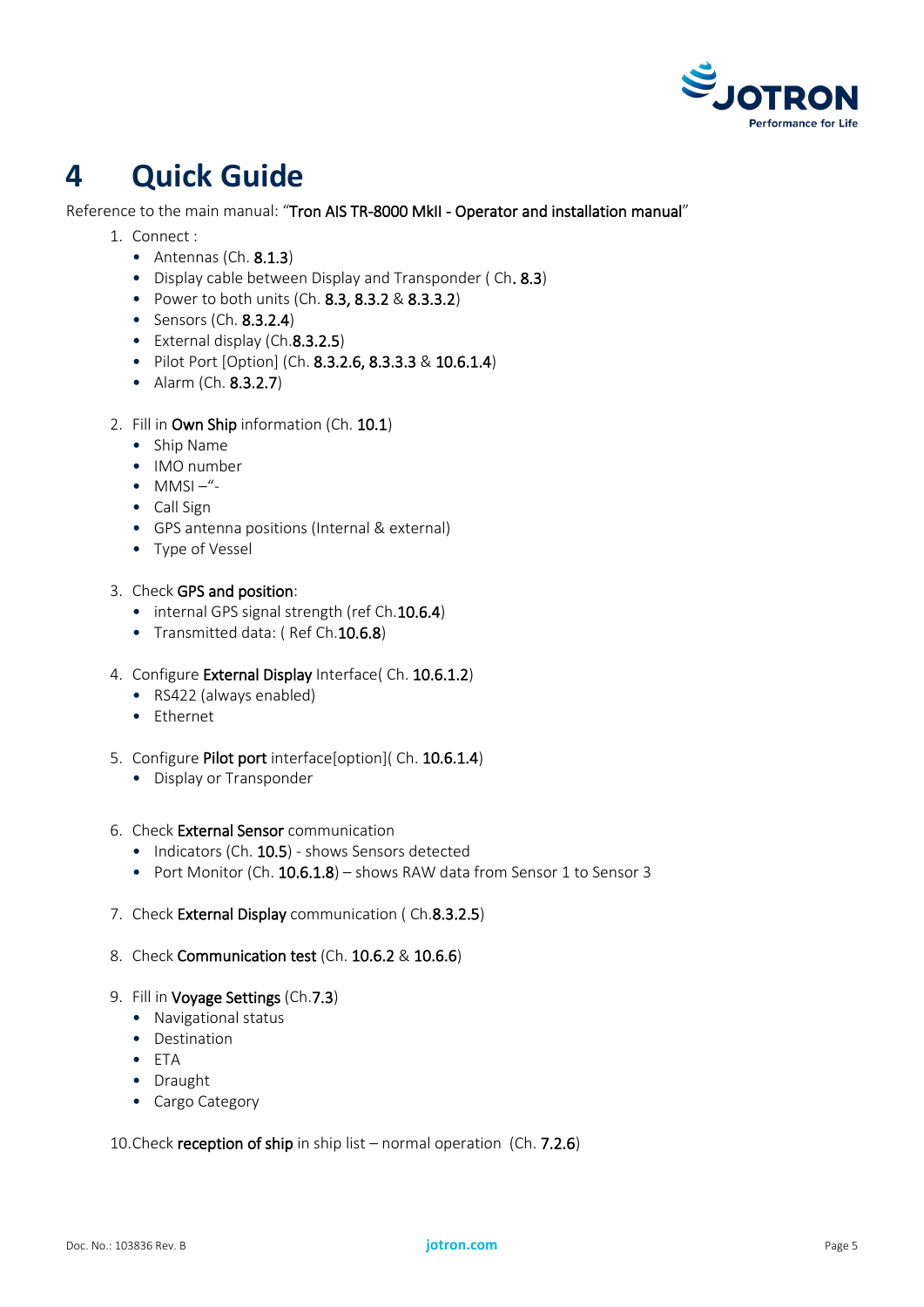

## <span id="page-7-0"></span>**5 Optional Accessories**

<span id="page-7-1"></span>For an overview of the available optional accessories for this product, refer to [jotron.com.](https://jotron.com/partners-and-distributors/)

## **6 Spare parts**

For an overview of the available spare parts for this product, refer t[o jotron.com.](https://jotron.com/partners-and-distributors/)

### <span id="page-7-2"></span>**6.1 Counterfeit spare parts**

Ensure that all spare parts being fitted to this product are only original spare parts manufactured or approved by Jotron.

<span id="page-7-3"></span>Any use counterfeit parts will invalidate the product type-approval certificate.

## **7 Recycling and Disposal**

This product should not be disposed as normal waste and must be handled in accordance with the applicable federal, state and local waste disposal regulations in the country where the equipment is used.

### <span id="page-7-4"></span>**8 Warranty**

All Jotron products are warranted against factory defects in materials and/or workmanship during the warranty period.

<span id="page-7-5"></span>Refer to the sales terms and conditions for specific warranty information regarding this product.

## **9 Service**

All services such as testing, installation, programming, replacement, marking, and battery exchange are provided by an authorized Jotron service agent.

Improper service or maintenance may destroy the functionality and/or performance of this product.

Jotron does not accept any responsibility for the dismantling or reassembling of any Jotron product that occurs externally from a Jotron authorized facility and/or is handled by someone other than an authorized, training, and certified person.

### <span id="page-7-6"></span>**9.1 Service agents**

Refer to [jotron.com](https://jotron.com/partners-and-distributors/) for an overview of Jotron partners and distributors.

https://jotron.com/partners-and-distributors/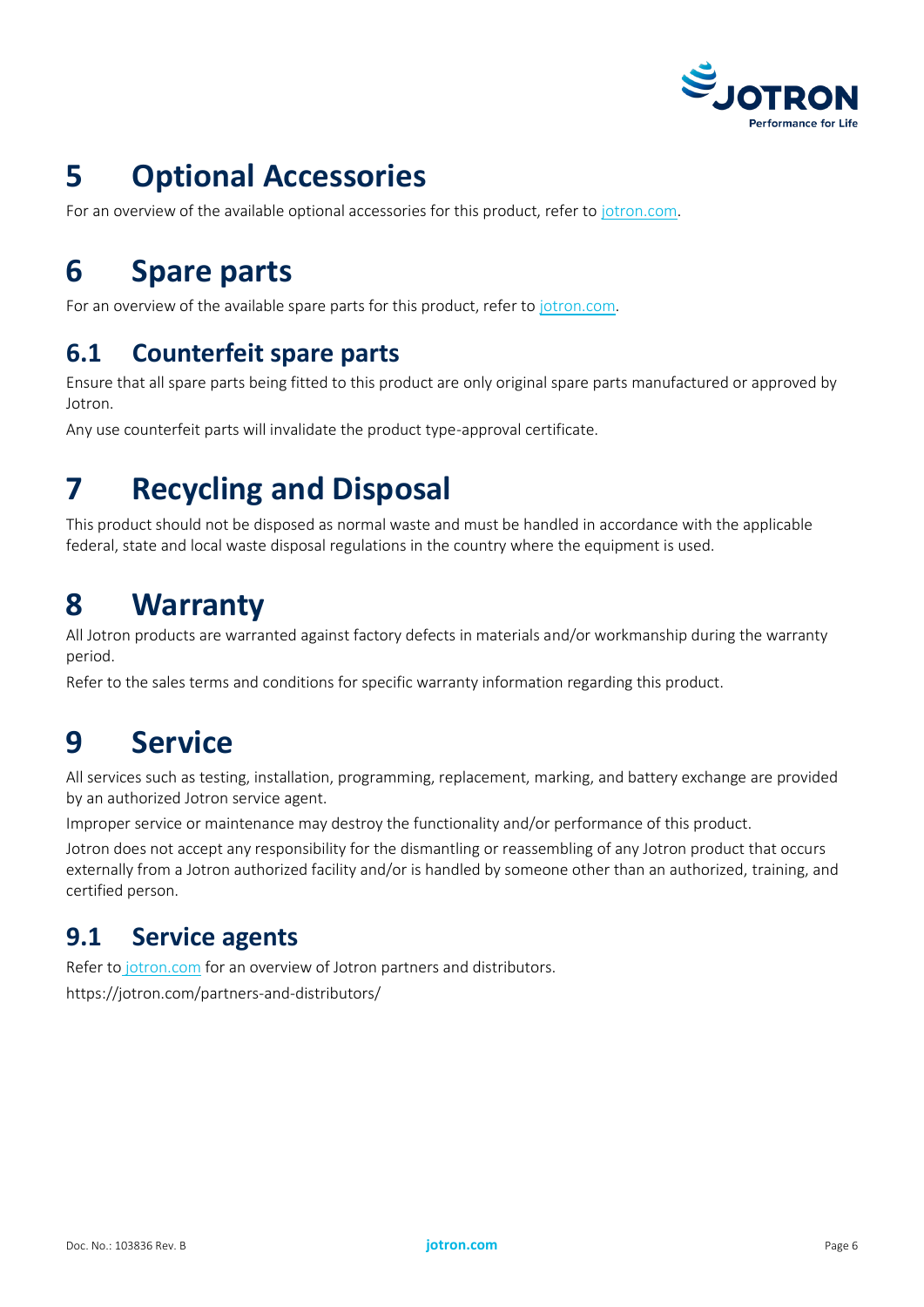

## <span id="page-8-0"></span>**10 Tron AIS TR-8000 MkII Installasjon – Registration Form**

| Vessel name                              |      | <b>IMO Number</b>                  |            |
|------------------------------------------|------|------------------------------------|------------|
| <b>Flag State</b>                        |      | <b>MMSI Number</b>                 |            |
| Owner / Company                          |      | Radio Call Sign                    |            |
| <b>On-Board Contact</b>                  |      | Telephone                          | Mobile:    |
| Name                                     |      | Number(s)                          | GSM:       |
| Superintendents                          |      | Telephone                          | Office:    |
| Name                                     |      | Number(s)                          | Mobile:    |
|                                          |      |                                    |            |
| Type of Vessel                           |      | <b>Gross Registered</b><br>Tonnage | <b>GWT</b> |
| L.O.A.                                   | mtrs | Beam                               | mtrs       |
| Comments:                                |      |                                    |            |
|                                          |      |                                    |            |
| TR-8000 Transponder unit, serial number: |      |                                    |            |

|   | Antenna Location             | <b>GNSS Antenna connected to</b><br><b>External Position Source</b> | GNSS Antenna connected directly to TR-8000<br>(Internal) |
|---|------------------------------|---------------------------------------------------------------------|----------------------------------------------------------|
| A | A=Distance to Bow            | mtrs                                                                | mtrs                                                     |
| D | B=Distance to Stern          | mtrs                                                                | mtrs                                                     |
|   | C=Distance to Port Side      | mtrs                                                                | mtrs                                                     |
| B | D=Distance to Starboard side | mtrs                                                                | mtrs                                                     |

### Installation completed and successfully commissioned by:

| Technician,<br>(type name) |      |           |
|----------------------------|------|-----------|
| Service provider / company |      |           |
| Place                      | Date | Signature |

### Please fill in with capital letters

This form must be sent to Jotron AS, **beacon@jotron.com** or Fax.: +47 33 12 67 80

(Att: Service department) in order to have a valid 24 months product warranty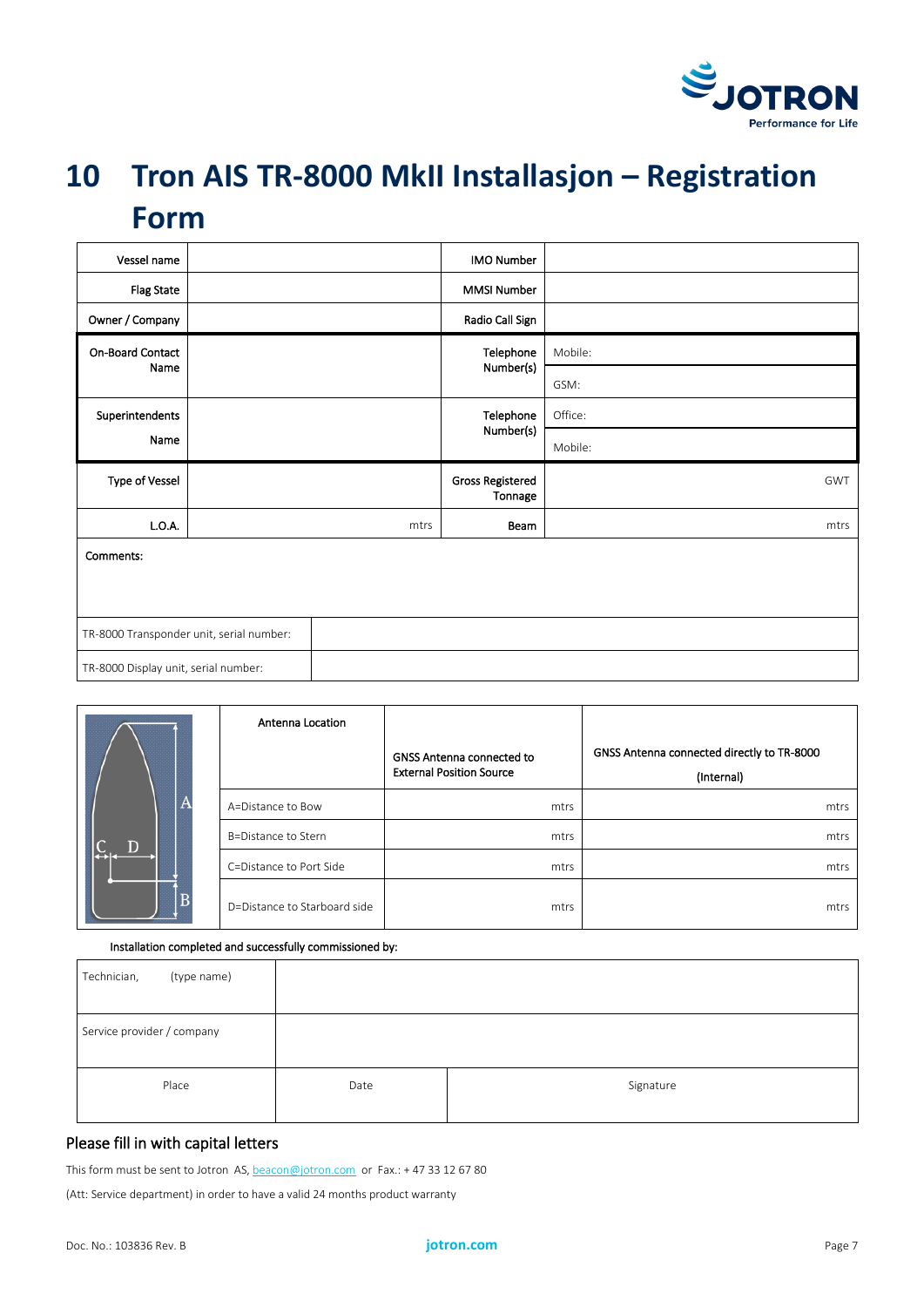

## <span id="page-9-0"></span>**11 Document Revision Log**

### **Document revision log**

|              | <b>POCALITERIT LEVISION 105</b> |                                                   |        |  |  |  |
|--------------|---------------------------------|---------------------------------------------------|--------|--|--|--|
| Rev          | Date                            | Reason for Issue                                  | Author |  |  |  |
| A            | 26.08.2021                      | New MkII manual in new company profile            | ØB     |  |  |  |
| <sub>B</sub> |                                 | 03.01.2022   Added Dual Display drwing in chap 3. | ØB     |  |  |  |
|              |                                 |                                                   |        |  |  |  |
|              |                                 |                                                   |        |  |  |  |
|              |                                 |                                                   |        |  |  |  |
|              |                                 |                                                   |        |  |  |  |
|              |                                 |                                                   |        |  |  |  |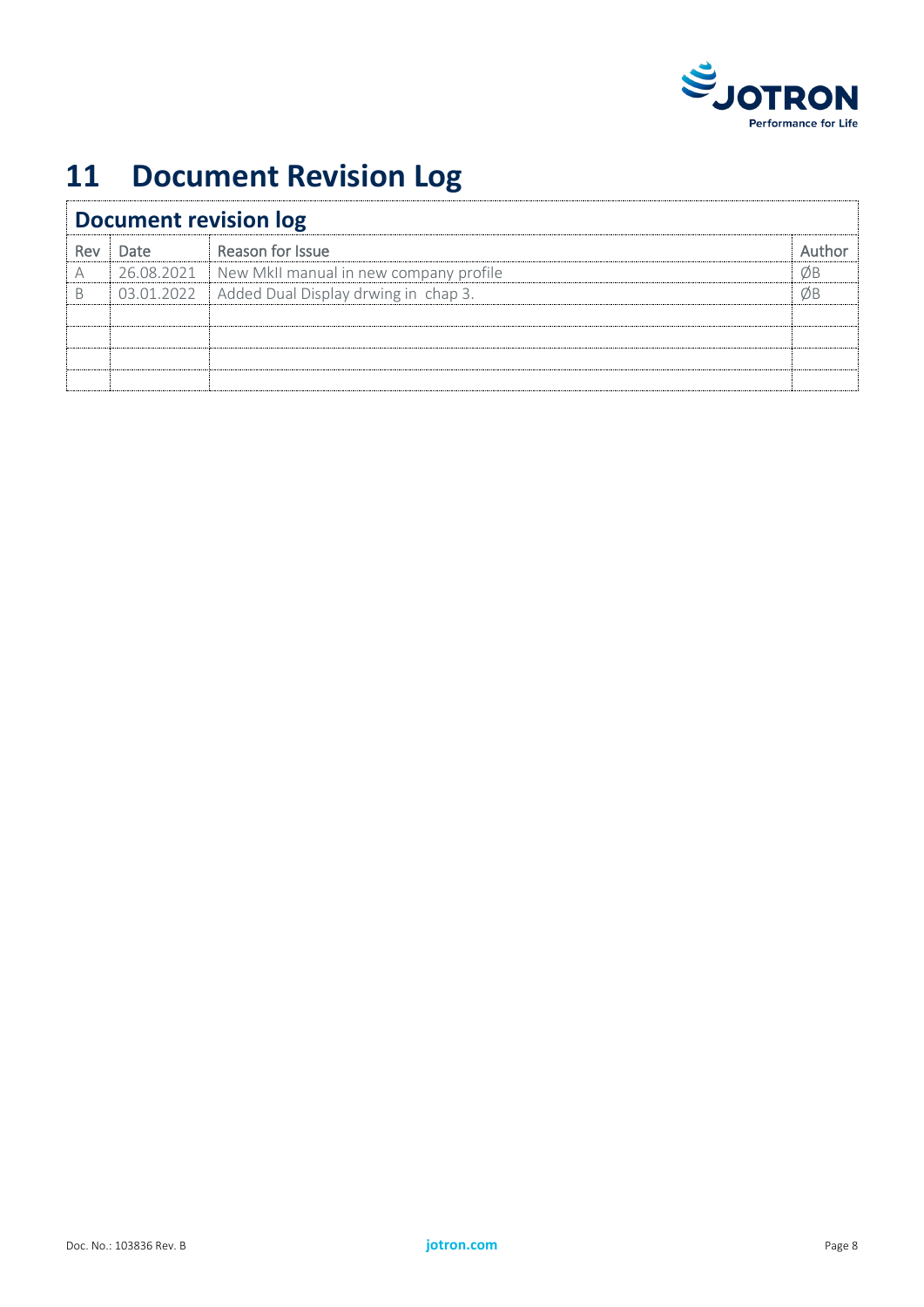